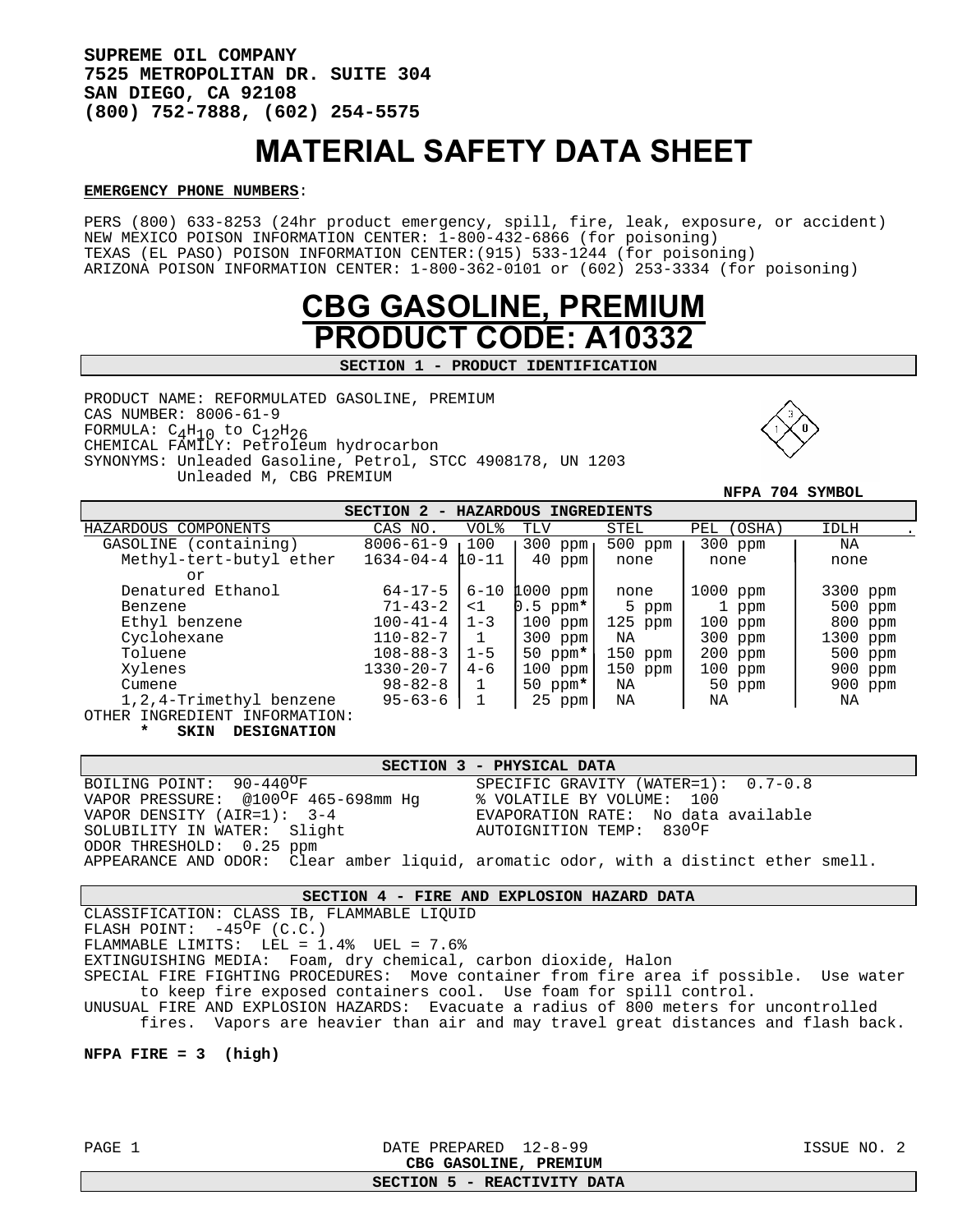**NFPA REACTIVITY = 0 (minimal)** 

#### **SECTION 6 - HEALTH HAZARD DATA**

ROUTES OF ENTRY: Inhalation, ingestion, skin contact.

- HEALTH HAZARDS: Chronic toxicity, possible cancer, irritation to eyes, skin and mucous membranes, pulmonary edema, bronchial pneumonia, asphyxiation, liver and kidney damage, anemia or myocardial damage.
- CARCINOGENICITY: Gasoline is not listed by NTP or IARC. Benzene is listed by NTP and IARC.
- SIGNS AND SYMPTOMS OF EXPOSURE: Irritation of eyes, skin and mucous membranes, dizziness, headaches, respiratory arrest, coughing, irregular heartbeat, mental confusion, vomiting, blurred vision, flushing of face, slurred speech, difficulty in swallowing, weakness, pain in limbs, coma and convulsions. Also gingival line, insomnia, toxicity, psychosis, tremors, exaggerated tendon reflexes.

EMERGENCY AND FIRST AID PROCEDURES:

- INGESTION: DO NOT induce vomiting. Immediately seek medical attention. Give water to dilute, if conscious.
- INHALATION: Maintain respirations, assist with artificial respiration if needed and give oxygen if available and trained to do so. Seek medical attention. If liquid is in lungs (aspirated) seek medical care.
- EYES: Flush eyes with water for at least 15 minutes. Seek medical attention.
- SKIN: Remove gasoline soaked clothing. Wash skin with soap and water. If irritation persist seek medical attention.

#### **NFPA HEALTH = 1 (low)**

#### **SECTION 7 - PRECAUTIONS FOR SAFE HANDLING AND USE**

- STEPS TO BE TAKEN IN CASE MATERIAL IS RELEASED OR SPILLED: Eliminate all sources of ignition. Contain spill. Use water fog to suppress vapor cloud. Use SCBA to avoid breathing vapors. Absorb liquid with sand or clay.
- WASTE DISPOSAL: Dispose in accordance with RCRA regulations. Do not put in sewers or any water course.
- PRECAUTIONS TO BE TAKEN IN HANDLING AND STORAGE: All equipment and storage containers should be properly grounded. This material is subject to OSHA and DOT regulations. Portable metal containers should be bonded to the storage container before transferring liquid.
- OTHER PRECAUTIONS: Avoid breathing vapors. Extremely flammable. Do not weld on containers unless properly cleaned and purged using safe work procedures.

PAGE 2 DATE PREPARED 12-8-99 ISSUE NO. 2

# **CBG GASOLINE, PREMIUM SECTION 8 - ENVIRONMENTAL AND SPECIAL PROTECTION INFORMATION**

RESPIRATORY PROTECTION: Use NIOSH\MSHA approved respiratory protection in areas exceeding exposure limits, the type to be determined by the degree of exposure.